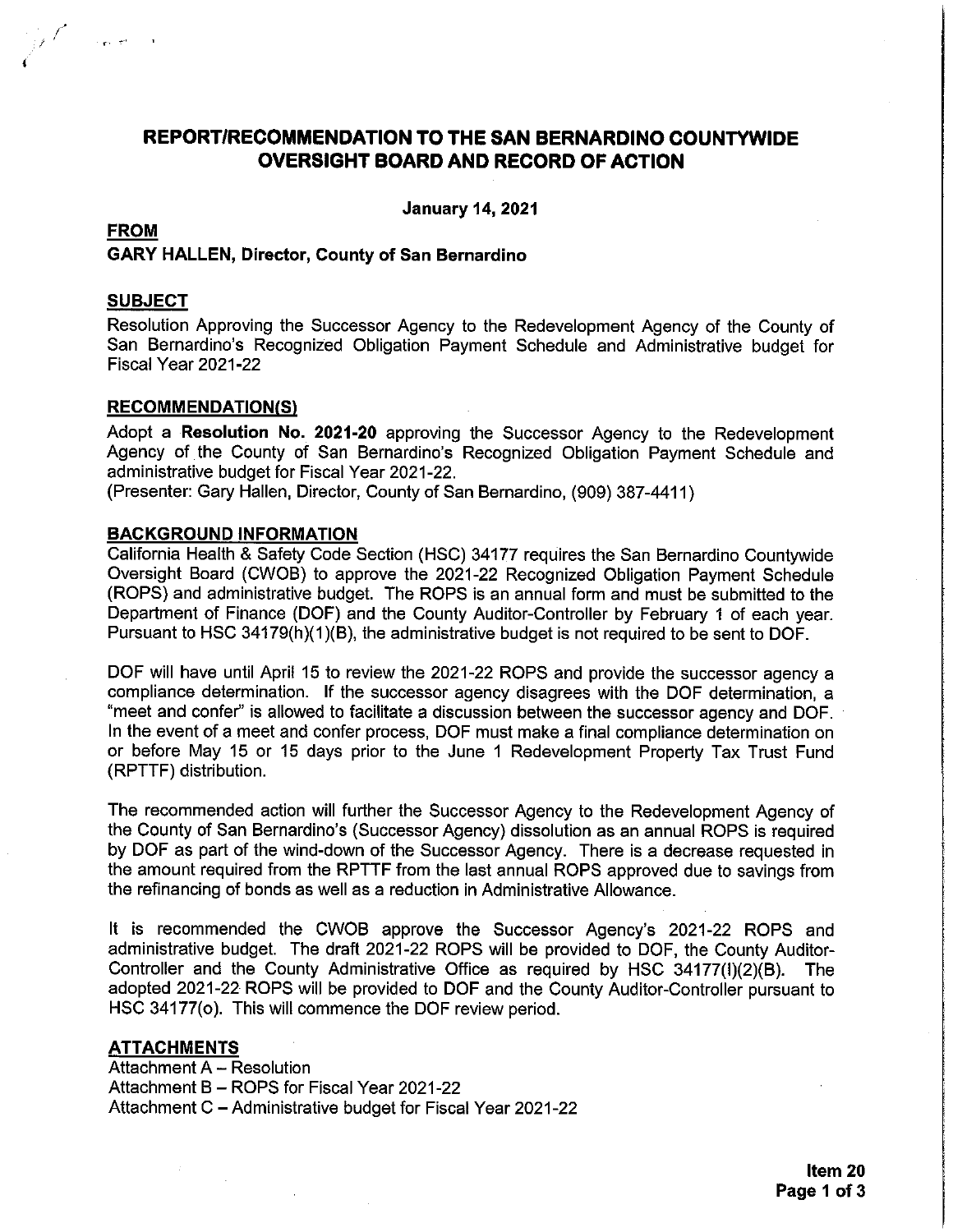Resolution Approving the Successor Agency to the Redevelopment Agency of the County of San Bernardino's Recognized Obligation Payment Schedule and Administrative budget for Fiscal Year 2021-22 **January 14, 2021** 

REVIEW BY OTHERS<br>This item has been reviewed by Auditor-Controller/Treasurer/Tax Collector on January 05, 2021 and San Bernardino Countywide Oversight Board Legal Counsel on January 06, 2021.

 $\langle \omega \rangle$  ,  $\langle \omega$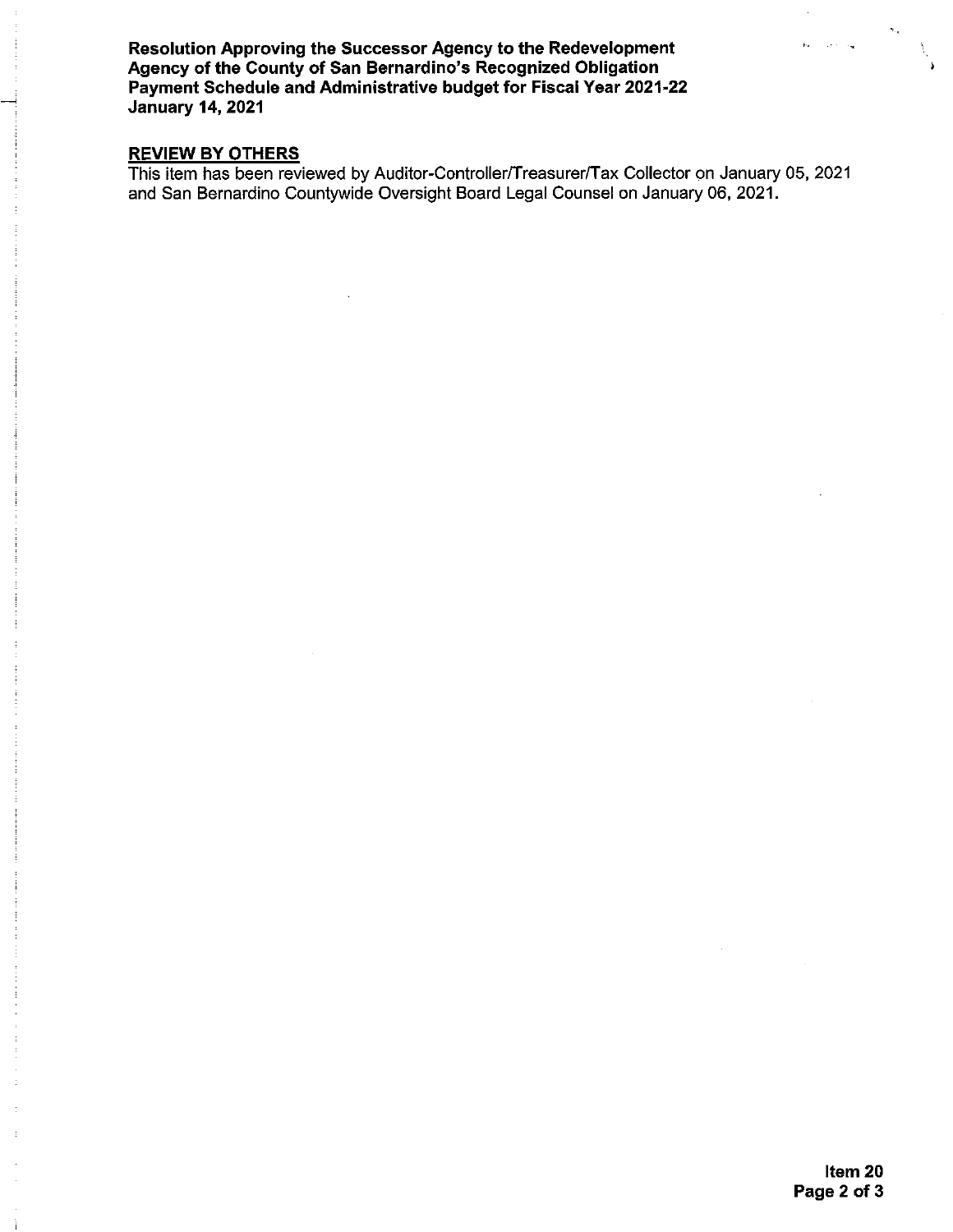**Resolution Approving the Successor Agency to the Redevelopment** Agency of the County of San Bernardino's Recognized Obligation Payment Schedule and Administrative budget for Fiscal Year 2021-22 **January 14, 2021** 

Record of Action of the San Bernardino Countywide Oversight Board

#### **APPROVED**

Moved: Kenneth Miller Seconded: Acquanetta Warren Ayes: Frederick Ang, Richard DeNava, Kenneth Miller, Cindy Saks, Lawrence Strong, Acquanetta Warren, David Wert

Lynna Monell, SECRETARY

nell BY

DATED: January 14, 2021



- CC. **W/Resolution** File - San Bernardino Countywide Oversight Board w/attach
- LA 01/20/2021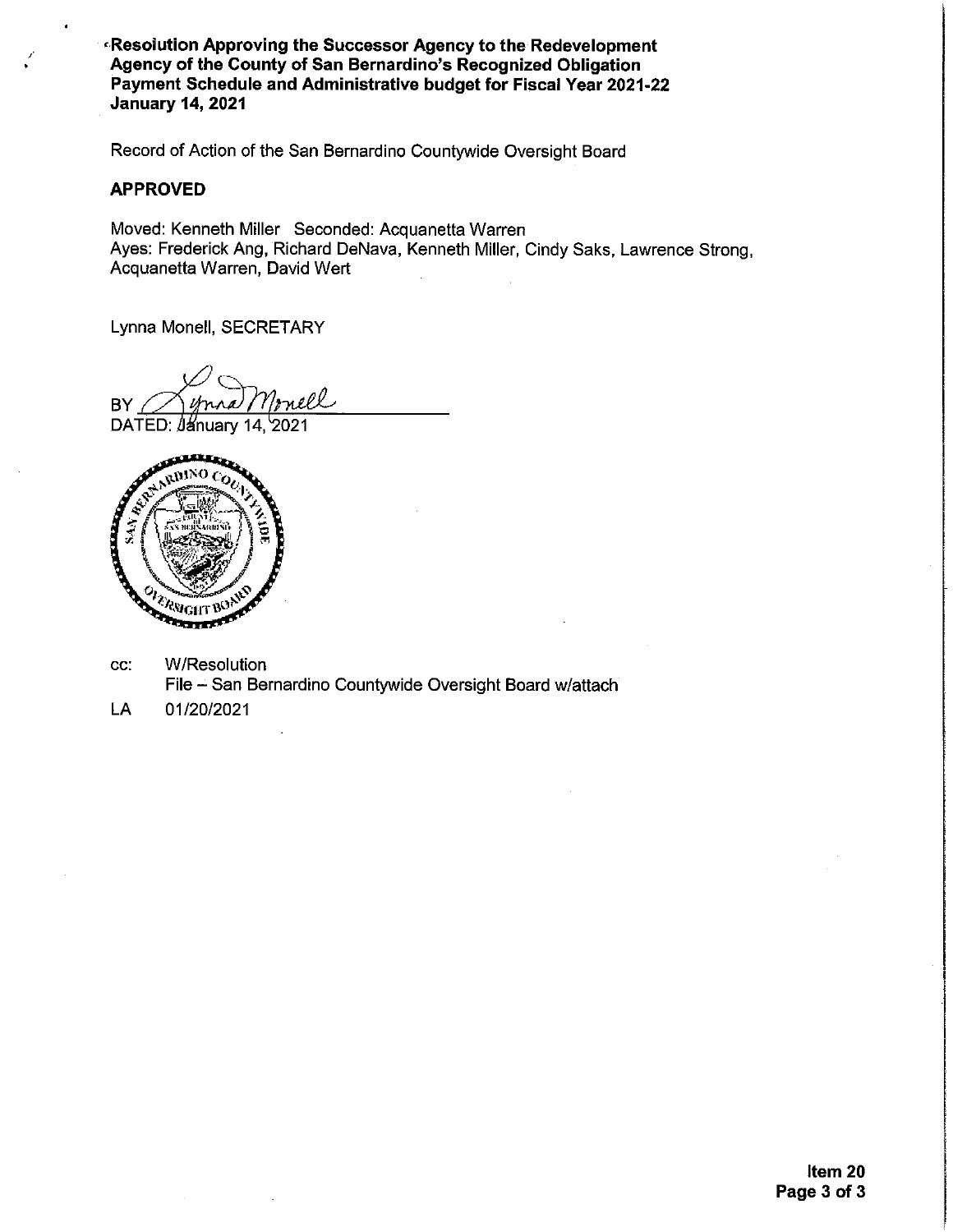#### **RESOLUTION NO. 2021-20**

### **RESOLUTION OF THE SAN BERNARDINO COUNTYWIDE OVERSIGHT** BOARD ADOPTING THE SUCCESSOR AGENCY TO THE REDEVELOPMENT AGENCY OF THE COUNTY OF SAN BERNARDINO'S RECOGNIZED OBLIGATION PAYMENT SCHEDULE AND ADMINISTRATIVE BUDGET FOR FISCAL YEAR 2021-22

On Thursday, January 14th, 2021 on motion of San Bernardino Countywide Oversight Board Member Miller, duly seconded by San Bernardino Countywide Oversight Board Member Warren and carried, the following resolution is adopted by the San Bernardino Countywide Oversight Board, State of California.

WHEREAS, California Health and Safety Code Section (HSC) 34179(e) requires all action items of the San Bernardino Countywide Oversight Board be accomplished by resolution; and

WHEREAS, HSC 34177 requires the San Bernardino Countywide Oversight Board to approve the Recognized Obligation Payment Schedule (ROPS) and administrative budget; and

WHEREAS, pursuant to HSC 34177(o), the deadline for submitting the ROPS for Fiscal Year 2021-22 to the Department of Finance is February 1, 2021.

NOW, THEREFORE, the San Bernardino Countywide Oversight Board hereby resolves, determines and orders as follows:

Section 1. The foregoing recitals are true and correct.

Section 2. The Successor Agency to the Redevelopment Agency of the County of San Bernardino's ROPS and administrative budget for Fiscal Year 2021-22 in the form presented, together with such changes thereto as may be approved by the San Bernardino Countywide Oversight Board, are hereby approved.

Section 3. This resolution shall take effect from and after the date of its passage and adoption.

PASSED AND ADOPTED by the San Bernardino Countywide Oversight Board, State of California, by the following vote:

> AYES: OVERSIGHT BOARD MEMBER: Frederick Ang, Richard DeNava, Kenneth Miller, Cindy Saks, Lawrence Strong, Acquanetta Warren, David Wert

NOES: **OVERSIGHT BOARD MEMBER: None** 

ABSENT: **OVERSIGHT BOARD MEMBER: None** 

\* \* \* \* \*

 $\sum_{i=1}^{n}$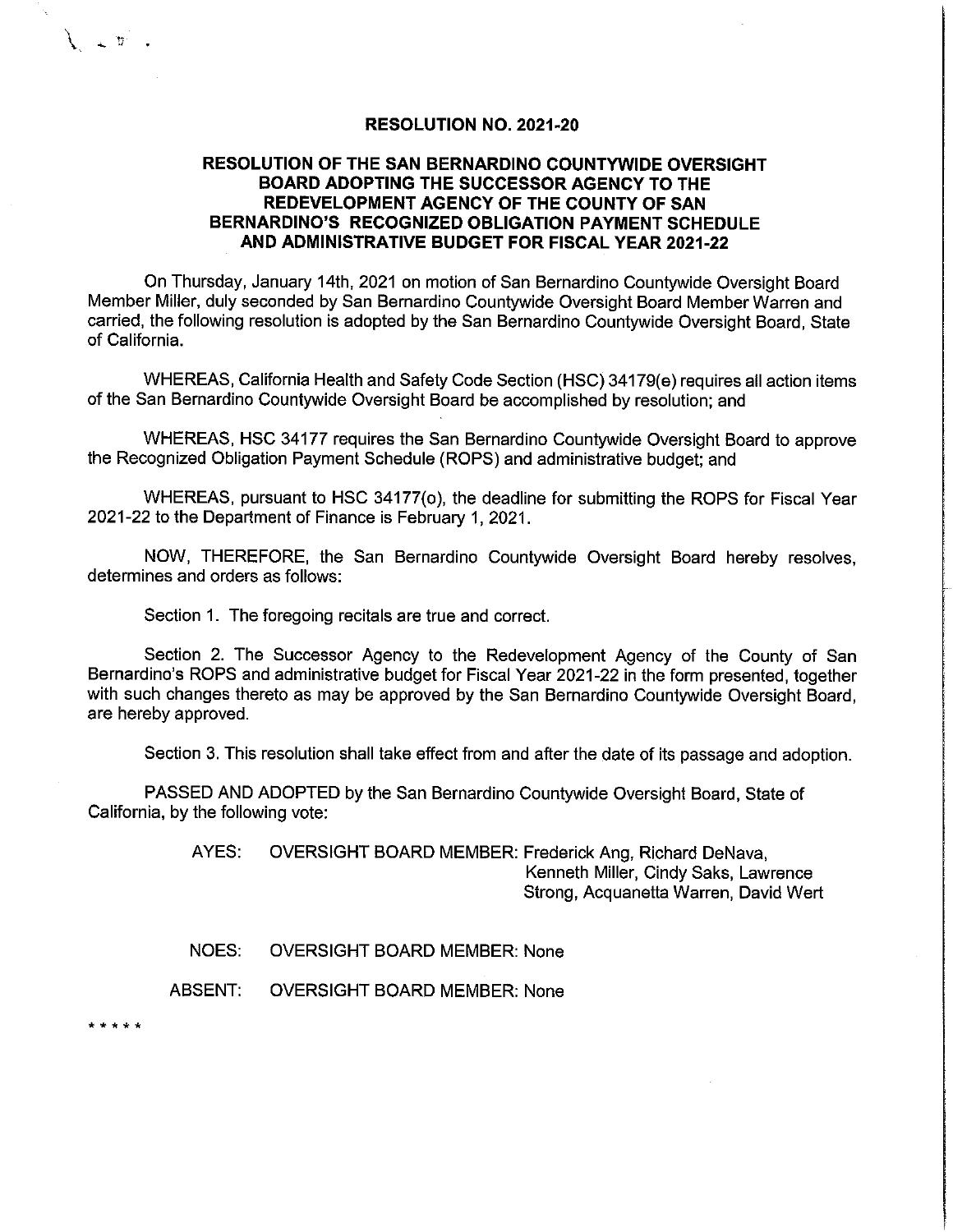## STATE OF CALIFORNIA

أتوا سيتها

#### SS.

# **COUNTY OF SAN BERNARDINO**

I, LYNNA MONELL, Secretary to the San Bernardino Countywide Oversight Board, State of California, hereby certify the foregoing to be a full, true and correct copy of the record of the action taken by the Countywide Oversight Board, by vote of the members present, as the same appears in the Official Minutes of said Board at its meeting of January 14, 2021. #20 LA

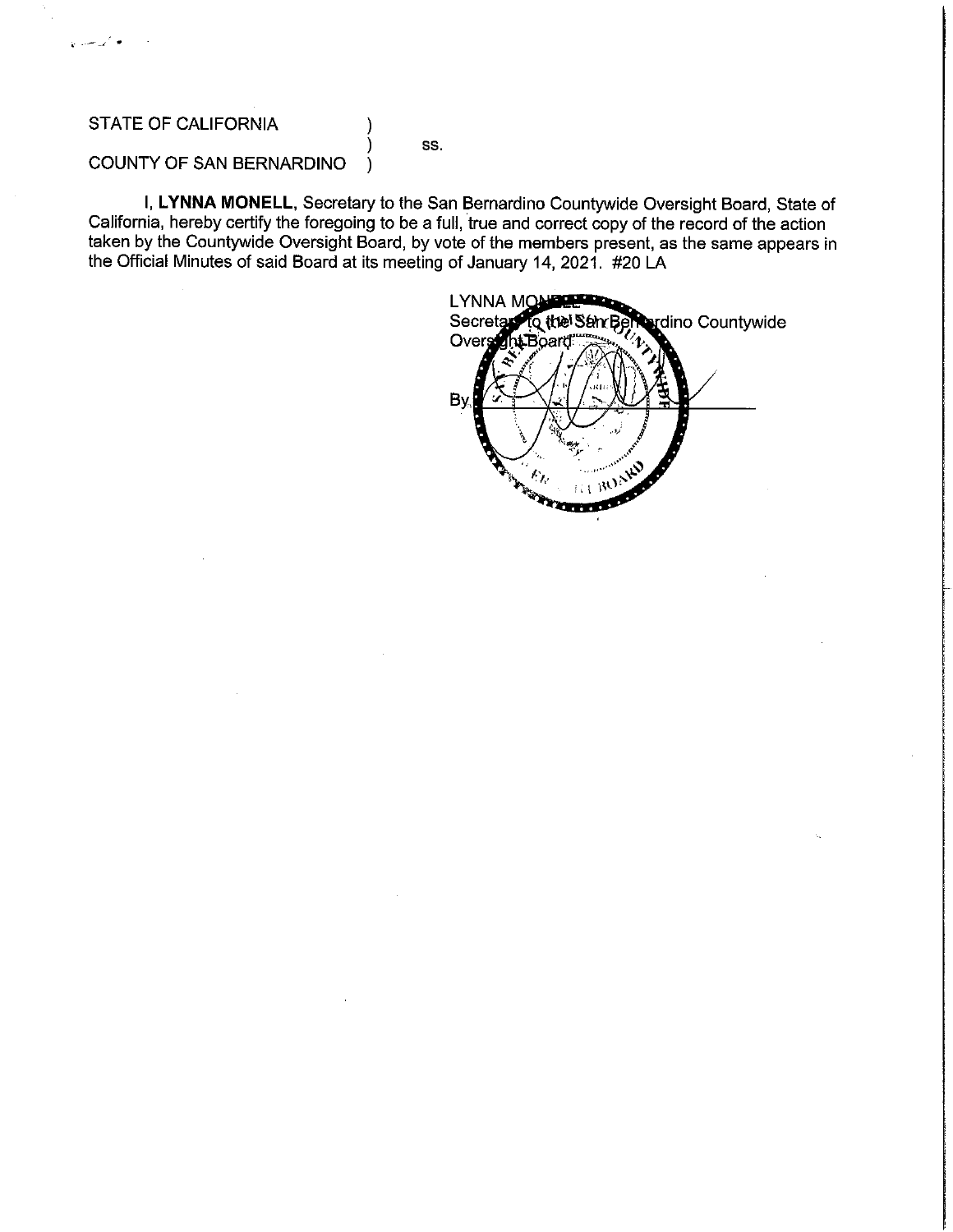# Recognized Obligation Payment Schedule (ROPS 21-22) - Summary Filed for the July 1, 2021 through June 30, 2022 Period

| Successor Agency:<br><b>San Bernardino County</b>                                                       |                             |                                                      |                                   |                   |              |  |      |
|---------------------------------------------------------------------------------------------------------|-----------------------------|------------------------------------------------------|-----------------------------------|-------------------|--------------|--|------|
| County:<br>San Bernardino<br>Current Period Requested Funding for Enforceable Obligations (ROPS Detail) |                             |                                                      |                                   |                   |              |  |      |
|                                                                                                         |                             | 21-22 A Total<br>(July - December)                   | 21-22 B Total<br>(January - June) | <b>ROPS 21-22</b> |              |  |      |
| A                                                                                                       |                             | Enforceable Obligations Funded as Follows (B+C+D):   |                                   | 3,501,260 \$      | 1,067,567 \$ |  | 4,5  |
| В                                                                                                       | <b>Bond Proceeds</b>        |                                                      |                                   |                   |              |  |      |
| C                                                                                                       | Reserve Balance             |                                                      |                                   | 3.501,260         | 1.067,567    |  | 4,5  |
| D                                                                                                       | <b>Other Funds</b>          |                                                      |                                   |                   |              |  |      |
| E.                                                                                                      |                             | Redevelopment Property Tax Trust Fund (RPTTF) (F+G): |                                   | 3,559,583 \$      | 3,490,268 \$ |  | 7,0  |
| F                                                                                                       | <b>RPTTF</b>                |                                                      |                                   | 3.349,583         | 3,490,268    |  | 6,8  |
| G                                                                                                       | <b>Administrative RPTTF</b> |                                                      |                                   | 210,000           |              |  |      |
| H                                                                                                       |                             | <b>Current Period Enforceable Obligations (A+E):</b> |                                   | 7,060,843 \$      | 4,557,835 \$ |  | 11,6 |
|                                                                                                         |                             |                                                      |                                   |                   |              |  |      |

Certification of Oversight Board Chairman:<br>Pursuant to Section 34177 (o) of the Health and Safety Code, I<br>hereby certify that the above is a true and accurate Recognized<br>Obligation Payment Schedule for the above named succ agency.

| David Wert         | Chairman  |
|--------------------|-----------|
| Name               | Title     |
|                    |           |
|                    | 1/14/2021 |
| Signat <i>ut</i> é | Date      |

# Total  $\mathcal{L}^{\text{max}}_{\text{max}}$ 568,827 الرابط 568,827  $\sim$ 049,851

839,851 210,000 618,678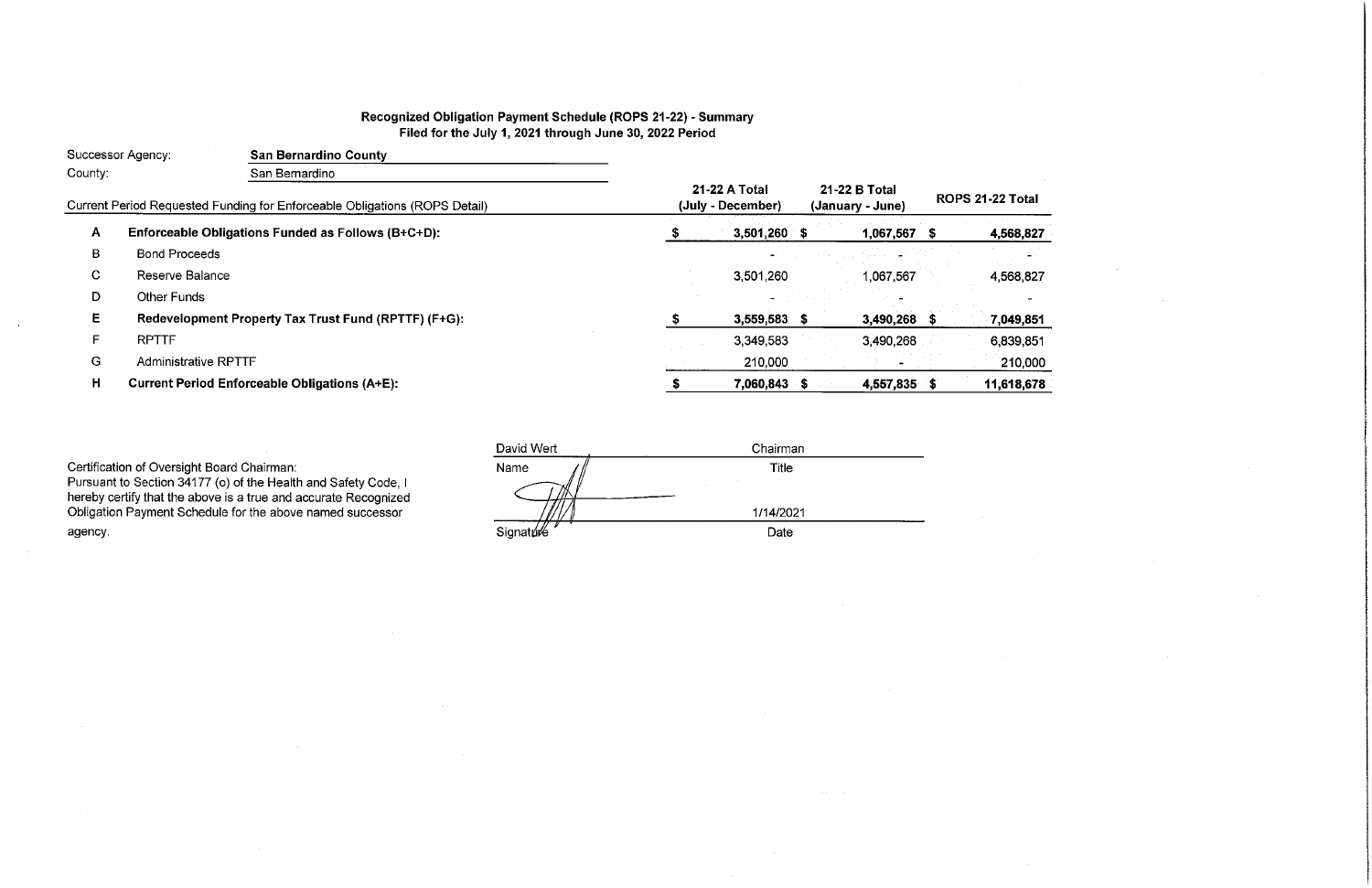| San Bernardino County Recognized Obligation Payment Schedule (ROPS 21-22) - ROPS Detail<br>July 1,2021 through June 30, 2022<br>(Report Amounts in Whole Dollars) |                                                                         |                                                    |                        |                                         |                                                             |                                                   |              |                                                                 |         |                                                                             |                                            |              |                    |                                                        |                                                |                          |                         |             |                                                               |
|-------------------------------------------------------------------------------------------------------------------------------------------------------------------|-------------------------------------------------------------------------|----------------------------------------------------|------------------------|-----------------------------------------|-------------------------------------------------------------|---------------------------------------------------|--------------|-----------------------------------------------------------------|---------|-----------------------------------------------------------------------------|--------------------------------------------|--------------|--------------------|--------------------------------------------------------|------------------------------------------------|--------------------------|-------------------------|-------------|---------------------------------------------------------------|
| <b>A</b>                                                                                                                                                          |                                                                         |                                                    |                        |                                         |                                                             |                                                   |              |                                                                 | ل -     |                                                                             |                                            |              |                    |                                                        |                                                |                          |                         |             |                                                               |
|                                                                                                                                                                   |                                                                         |                                                    |                        |                                         |                                                             |                                                   |              | Total                                                           |         |                                                                             | 21-22 A (July - December)                  |              |                    |                                                        |                                                | 21-22 B (January - June) |                         |             |                                                               |
|                                                                                                                                                                   | Item #   Project Name/Debt Obligation                                   | <b>Obligation Type</b>                             |                        | Contract/Agreement   Contract/Agreement | Payee                                                       | <b>Description/Project Scope</b>                  | Project Area | Outstanding                                                     | Retired | <b>ROPS 21-22</b>                                                           | <b>Fund Sources</b>                        |              |                    | 21-22 A                                                |                                                | <b>Fund Sources</b>      |                         |             | 21-22 B                                                       |
|                                                                                                                                                                   |                                                                         |                                                    | <b>Execution Date</b>  | <b>Termination Date</b>                 |                                                             |                                                   |              | Debt or<br>Obligation                                           |         | <b>Total</b>                                                                | Bond Proceeds Reserve Balance Other Funds  | <b>RPTTF</b> | <b>Admin RPTTF</b> | <b>Total</b>                                           | <b>Bond Proceeds Reserve Balance</b>           | <b>Other Funds</b>       | <b>RPTTF</b>            | Admin RPTTF | <b>Total</b>                                                  |
|                                                                                                                                                                   | 22010 Series A & B TABs - San                                           | Bonds Issued On or                                 | 1/22/2010              | 9/1/2040                                | Bank of NY                                                  | San Sevaine 2010 Series A & B San Sevaine         |              | $\begin{array}{ c c c c c } \hline \$ & 89,420,703 \end{array}$ |         | $\begin{array}{ c c c c c } \hline \$ & 11,618,678 & \$ \hline \end{array}$ | $\frac{1}{2}$ 3,501,260   \$<br>$\sim 100$ | 3,349,583    |                    | $210,000$   \$ 7,060,843   \$                          | $\frac{1}{5}$ 1,067,567   \$<br><b>Service</b> | <b>Contract Contract</b> | $\frac{1}{2}$ 3,490,268 |             | 4,557,835                                                     |
|                                                                                                                                                                   | Sevaine                                                                 | Before 12/31/10                                    |                        |                                         |                                                             | TABs                                              |              |                                                                 |         |                                                                             |                                            |              |                    | $\sim$ $\sim$                                          |                                                |                          |                         |             | $\sim 100$ km s $^{-1}$                                       |
|                                                                                                                                                                   | 3 2010 Series A TAB - Cedar Glen                                        | Bonds Issued On or<br>Before 12/31/10              | 1/22/2010              | 9/1/2040                                | Bank of NY                                                  | Cedar Glen 2010 Series A TAB                      | Cedar Glen   |                                                                 |         |                                                                             |                                            |              |                    |                                                        |                                                |                          |                         |             | $\sim$ $ \sim$                                                |
|                                                                                                                                                                   | 9 Contract for Consulting Services                                      | <b>Professional Services</b>                       | 5/3/2005               | 5/3/2025                                | HDL Coren & Cone                                            | <b>Financial Consulting</b>                       | ΔII          | 100,000                                                         |         | 3,000                                                                       |                                            |              |                    | <b>Contract</b>                                        |                                                |                          | 3,000                   |             | 3,000                                                         |
|                                                                                                                                                                   | 10 Bond Counsel                                                         | <b>Professional Services</b>                       | /1/2013                | 6/30/2025                               | <b>Various</b>                                              | Consulting Support required by<br>egislati        |              |                                                                 | - N-    |                                                                             |                                            |              |                    |                                                        |                                                |                          |                         |             |                                                               |
|                                                                                                                                                                   | 18 Legal Consultant                                                     | Legal                                              | 12/16/2008             | 6/30/2025                               | Goldfarb & Lipman                                           | <b>Outside Legal Counsel</b>                      | ΔII          |                                                                 | N       |                                                                             |                                            |              |                    | $\sim$ $-$                                             |                                                |                          |                         |             | $\sim 100$<br>$\sim$ 100 $\sim$                               |
|                                                                                                                                                                   | 19 Contract for Consulting Services                                     | <b>Professional Services</b>                       | 1/13/2009              | 6/30/2025                               | <b>CSG Advisors Inc.</b>                                    | <b>Financial Consulting</b>                       |              |                                                                 | N       |                                                                             |                                            |              |                    | <b>State State</b>                                     |                                                |                          |                         |             | <b>State State</b>                                            |
|                                                                                                                                                                   | 21 Audit Consulting Services<br>23 Financial - Professional Services    | <b>Professional Services</b><br><b>Admin Costs</b> | 3/15/2012<br>8/15/2012 | 6/30/2025<br>6/30/2025                  | RAMS<br><b>Keyser Marston</b>                               | Per Bond Documents<br><b>Financial Consulting</b> | ΔII<br>I∆II  | 100,000                                                         |         | 16,000                                                                      |                                            | 16,000       |                    | 16,000                                                 |                                                |                          |                         |             |                                                               |
|                                                                                                                                                                   | KMA                                                                     |                                                    |                        |                                         | Associates                                                  |                                                   |              |                                                                 | N       |                                                                             |                                            |              |                    | $\sim$ $\sim$                                          |                                                |                          |                         |             | $\sim 100$ m $^{-1}$                                          |
|                                                                                                                                                                   | 24 Office Rent                                                          | <b>Admin Costs</b>                                 | 1/1/2013               | 6/30/2025                               | County of San<br>Bernardino                                 | Office Space                                      | ΔII          |                                                                 | N       |                                                                             |                                            |              |                    |                                                        |                                                |                          |                         |             | $\sim 100$                                                    |
|                                                                                                                                                                   | 25 Maintenance of Properties                                            | <b>Property Maintenance</b>                        | 1/1/2013               | 6/30/2025                               | Various                                                     | Prop Management & Maintenance   All               |              | 100,000                                                         | N       | 10,000                                                                      |                                            | 5,000        |                    | 5,000                                                  |                                                |                          | 5,000                   |             | 5,000                                                         |
|                                                                                                                                                                   | 26 Real Estate Professional Services                                    | Property Dispositions                              | 8/15/2012              | 6/30/2025                               | <b>Rosenow Spevacek</b>                                     | <b>Consulting Support required by</b>             |              |                                                                 |         |                                                                             |                                            |              |                    |                                                        |                                                |                          |                         |             |                                                               |
|                                                                                                                                                                   | Long Range Property Plan - RSG                                          |                                                    |                        |                                         | Group Inc. and Real<br><b>Estate Services</b><br>Department | Legislation                                       |              |                                                                 | N       |                                                                             |                                            |              |                    |                                                        |                                                |                          |                         |             | $\sim 100$ m $^{-1}$                                          |
|                                                                                                                                                                   | 52 Reestablishing Loan Agreement with City/County Loans After 2/25/2014 |                                                    |                        | 7/1/2025                                | County of San                                               | Repayment of County Ioan                          |              | 1,978,216                                                       |         |                                                                             |                                            | 1,978,216    |                    |                                                        |                                                |                          |                         |             |                                                               |
|                                                                                                                                                                   | <b>County</b><br>54 2016 Series A and B TAB - San                       | 6/27/11<br>Refunding Bonds Issued 2/5/2016         |                        | 9/1/2035                                | Bernardino<br>Bank of NY                                    | 2016 Bonds Refinanced 2005                        | San Sevaine  | 47,753,747                                                      | N       | 1,978,216                                                                   | 2,483,747                                  | 717,222      |                    | 1,978,216                                              | 717,222                                        |                          | 2,517,223               |             | $\sim 100$ km s $^{-1}$                                       |
|                                                                                                                                                                   | Sevaine (54&55)                                                         | After 6/27/12                                      |                        |                                         |                                                             | Series A TABs                                     |              |                                                                 | N       | 6,435,414<br>15                                                             |                                            |              |                    | \$3,200,969                                            |                                                |                          |                         |             | $\frac{1}{2}$ 3,234,445                                       |
|                                                                                                                                                                   | 56 Bank Fee's for the 2016 and 2010<br>Bonds                            | Fees                                               | 11/22/2010             | 9/1/2040                                | Bank of NY                                                  | All Bond Issues Annual Bank Fee's All             |              | 8,855                                                           | N       | 9,000                                                                       |                                            | 9,000        |                    | 9,000                                                  |                                                |                          |                         |             | $\sim 100$ m $^{-1}$                                          |
|                                                                                                                                                                   | 57 Administrative Costs                                                 | Miscellaneous                                      | 7/1/2021               | 6/30/2022                               | County of San                                               | <b>Administrative Costs</b>                       |              | 215,000                                                         |         |                                                                             |                                            |              | 210,000            |                                                        |                                                |                          |                         |             |                                                               |
|                                                                                                                                                                   | 58 2020 Series A - Cedar Glen                                           | Refunding Bonds Issued 10/12/2020                  |                        | 9/1/2040                                | Bernardino<br>Bank of NY                                    | San Sevaine 2020 Series A & B Cedar Glen          |              | 4,474,453                                                       | N       | 210,000                                                                     |                                            | 273,800      |                    | 210,000                                                |                                                |                          | 64,700                  |             | $\sim 100$ m $^{-1}$                                          |
|                                                                                                                                                                   |                                                                         | After 6/27/12                                      |                        |                                         |                                                             |                                                   |              |                                                                 | N       | 338,500                                                                     |                                            |              |                    | 273,800                                                |                                                |                          |                         |             | 64,700                                                        |
|                                                                                                                                                                   | 59 2020 Series A - San Sevaine                                          | Refunding Bonds Issued 10/12/2020<br>After 6/27/12 |                        | 9/1/2040                                | Bank of NY                                                  | Cedar Glen 2020 Series A TAB                      | San Sevaine  | 34,690,432                                                      | N       | 2,618,548<br>$\sqrt{S}$                                                     | 1,017,513                                  | 350,345      |                    | 1,367,858                                              | 350,345                                        |                          | 900,345                 |             | 1,250,690                                                     |
|                                                                                                                                                                   |                                                                         |                                                    |                        |                                         |                                                             |                                                   |              |                                                                 |         |                                                                             |                                            |              |                    | $\sim$ $-$                                             |                                                |                          |                         |             | $\sim$ 100 $\sim$                                             |
|                                                                                                                                                                   |                                                                         |                                                    |                        |                                         |                                                             |                                                   |              |                                                                 |         | $\sim$<br>$\sim$ $-$                                                        |                                            |              |                    | <b>State State</b><br><b>State State</b>               |                                                |                          |                         |             | $\sim 100$ m $^{-1}$<br>$\sim 100$ m $^{-1}$                  |
|                                                                                                                                                                   |                                                                         |                                                    |                        |                                         |                                                             |                                                   |              |                                                                 |         | $\sim$                                                                      |                                            |              |                    | <b>Contract</b>                                        |                                                |                          |                         |             | $\sim$ $ \sim$                                                |
|                                                                                                                                                                   |                                                                         |                                                    |                        |                                         |                                                             |                                                   |              |                                                                 |         |                                                                             |                                            |              |                    | $\sim$ $-$                                             |                                                |                          |                         |             |                                                               |
|                                                                                                                                                                   |                                                                         |                                                    |                        |                                         |                                                             |                                                   |              |                                                                 |         | $\sim$<br>$\sim$                                                            |                                            |              |                    | $\sim$ $-$<br>$\sim$ $-$                               |                                                |                          |                         |             | $\sim$ $-$                                                    |
|                                                                                                                                                                   |                                                                         |                                                    |                        |                                         |                                                             |                                                   |              |                                                                 |         | $\sim$                                                                      |                                            |              |                    | <b>State State</b>                                     |                                                |                          |                         |             | $\sim$ 100 $\sim$                                             |
|                                                                                                                                                                   |                                                                         |                                                    |                        |                                         |                                                             |                                                   |              |                                                                 |         |                                                                             |                                            |              |                    | $\sim$ $-$                                             |                                                |                          |                         |             |                                                               |
|                                                                                                                                                                   |                                                                         |                                                    |                        |                                         |                                                             |                                                   |              |                                                                 |         | $\sim$                                                                      |                                            |              |                    | $\sim$ 100 $\sim$                                      |                                                |                          |                         |             | $\sim$ $-$                                                    |
|                                                                                                                                                                   |                                                                         |                                                    |                        |                                         |                                                             |                                                   |              |                                                                 |         | $\sim$                                                                      |                                            |              |                    | $\sim$ $-$                                             |                                                |                          |                         |             | $\sim$ 100 $\sim$                                             |
|                                                                                                                                                                   |                                                                         |                                                    |                        |                                         |                                                             |                                                   |              |                                                                 |         | $\sim$                                                                      |                                            |              |                    | $\sim$ 100 $\pm$<br>$\sim$ 100 $\sim$                  |                                                |                          |                         |             | $\sim$ 100 $\sim$                                             |
|                                                                                                                                                                   |                                                                         |                                                    |                        |                                         |                                                             |                                                   |              |                                                                 |         |                                                                             |                                            |              |                    |                                                        |                                                |                          |                         |             | $\sim$ $ \sim$                                                |
|                                                                                                                                                                   |                                                                         |                                                    |                        |                                         |                                                             |                                                   |              |                                                                 |         |                                                                             |                                            |              |                    |                                                        |                                                |                          |                         |             | $\sim$ $-$                                                    |
|                                                                                                                                                                   |                                                                         |                                                    |                        |                                         |                                                             |                                                   |              |                                                                 |         | $\sim$                                                                      |                                            |              |                    | $\sim$ $-$<br><b>Contract Contract</b>                 |                                                |                          |                         |             | $\sim 100$<br>$\sim 100$ m $^{-1}$                            |
|                                                                                                                                                                   |                                                                         |                                                    |                        |                                         |                                                             |                                                   |              |                                                                 |         | $\sim$                                                                      |                                            |              |                    | $\sim$ 100 $\pm$                                       |                                                |                          |                         |             | $\sim 100$ m $^{-1}$                                          |
|                                                                                                                                                                   |                                                                         |                                                    |                        |                                         |                                                             |                                                   |              |                                                                 |         | $\sim$                                                                      |                                            |              |                    | <b>Contract Contract</b>                               |                                                |                          |                         |             | <b>Contract Contract</b>                                      |
|                                                                                                                                                                   |                                                                         |                                                    |                        |                                         |                                                             |                                                   |              |                                                                 |         | $\sim$<br>$\sim$                                                            |                                            |              |                    | $\sim 100$<br><b>Contract Contract</b>                 |                                                |                          |                         |             | $\sim 100$ m $^{-1}$<br>$\sim 100$                            |
|                                                                                                                                                                   |                                                                         |                                                    |                        |                                         |                                                             |                                                   |              |                                                                 |         |                                                                             |                                            |              |                    | <b>Contract</b>                                        |                                                |                          |                         |             | $\sim 100$ m $^{-1}$                                          |
|                                                                                                                                                                   |                                                                         |                                                    |                        |                                         |                                                             |                                                   |              |                                                                 |         | $\sim$                                                                      |                                            |              |                    | $\sim 100$<br><b>Contract</b>                          |                                                |                          |                         |             | <b>Contract Contract</b><br>$\sim 100$ km s $^{-1}$           |
|                                                                                                                                                                   |                                                                         |                                                    |                        |                                         |                                                             |                                                   |              |                                                                 |         |                                                                             |                                            |              |                    | $\sim$ 100 $\mu$                                       |                                                |                          |                         |             | $\sim 100$                                                    |
|                                                                                                                                                                   |                                                                         |                                                    |                        |                                         |                                                             |                                                   |              |                                                                 |         |                                                                             |                                            |              |                    |                                                        |                                                |                          |                         |             | <b>Service Contract</b>                                       |
|                                                                                                                                                                   |                                                                         |                                                    |                        |                                         |                                                             |                                                   |              |                                                                 |         | $\sim$ 100 $-$ 100 $-$<br><b>Contract Contract</b>                          |                                            |              |                    | <b>State State</b><br><b>Service State</b>             |                                                |                          |                         |             | <b>Service Contract</b><br><b>Service Contract</b>            |
|                                                                                                                                                                   |                                                                         |                                                    |                        |                                         |                                                             |                                                   |              |                                                                 |         | $\sim$ 100 $\pm$ 100 $\pm$                                                  |                                            |              |                    | <b>Contract Contract</b>                               |                                                |                          |                         |             | <b>Service State</b>                                          |
|                                                                                                                                                                   |                                                                         |                                                    |                        |                                         |                                                             |                                                   |              |                                                                 |         | $\sim$ $-$                                                                  |                                            |              |                    | <b>State State</b>                                     |                                                |                          |                         |             | <b>State State</b>                                            |
|                                                                                                                                                                   |                                                                         |                                                    |                        |                                         |                                                             |                                                   |              |                                                                 |         | <b>Contract Contract</b><br><b>Service</b>                                  |                                            |              |                    | <b>Service Contract</b><br><b>Service Contracts</b>    |                                                |                          |                         |             | <b>Service Contract</b><br><b>Service Contracts</b>           |
|                                                                                                                                                                   |                                                                         |                                                    |                        |                                         |                                                             |                                                   |              |                                                                 |         | $\sim$ $\sim$                                                               |                                            |              |                    | <b>State State</b>                                     |                                                |                          |                         |             | <b>State State</b>                                            |
|                                                                                                                                                                   |                                                                         |                                                    |                        |                                         |                                                             |                                                   |              |                                                                 |         | <b>Contract Contract</b><br>$\sim$ $-$                                      |                                            |              |                    | <b>Service Contracts</b><br><b>State State</b>         |                                                |                          |                         |             | <b>Service Contracts</b><br>$\sim 100$ m $^{-1}$              |
|                                                                                                                                                                   |                                                                         |                                                    |                        |                                         |                                                             |                                                   |              |                                                                 |         | $\sim$ $\sim$                                                               |                                            |              |                    | <b>Service</b>                                         |                                                |                          |                         |             | <b>Contract Contract</b>                                      |
|                                                                                                                                                                   |                                                                         |                                                    |                        |                                         |                                                             |                                                   |              |                                                                 |         | $\sim$ $\sim$                                                               |                                            |              |                    | <b>Service Contracts</b>                               |                                                |                          |                         |             | <b>Service Contract</b>                                       |
|                                                                                                                                                                   |                                                                         |                                                    |                        |                                         |                                                             |                                                   |              |                                                                 |         | $\sim$ $-$<br><b>Service</b>                                                |                                            |              |                    | <b>State State</b><br><b>Service</b>                   |                                                |                          |                         |             | <b>State State</b><br><b>State State</b>                      |
|                                                                                                                                                                   |                                                                         |                                                    |                        |                                         |                                                             |                                                   |              |                                                                 |         | $\sim$ $\sim$                                                               |                                            |              |                    | <b>State State</b>                                     |                                                |                          |                         |             | $\sim$ 100 $\sim$ 100 $\sim$                                  |
|                                                                                                                                                                   |                                                                         |                                                    |                        |                                         |                                                             |                                                   |              |                                                                 |         | <b>Service</b>                                                              |                                            |              |                    | <b>Service</b> State                                   |                                                |                          |                         |             | <b>Service Contract</b>                                       |
|                                                                                                                                                                   |                                                                         |                                                    |                        |                                         |                                                             |                                                   |              |                                                                 |         | $\sim$ $\sim$<br>$\sim$                                                     |                                            |              |                    | <b>Service Contract</b><br><b>Service</b> Construction |                                                |                          |                         |             | <b>Service Contracts</b><br><b>Contract Contract Contract</b> |
|                                                                                                                                                                   |                                                                         |                                                    |                        |                                         |                                                             |                                                   |              |                                                                 |         |                                                                             |                                            |              |                    |                                                        |                                                |                          |                         |             |                                                               |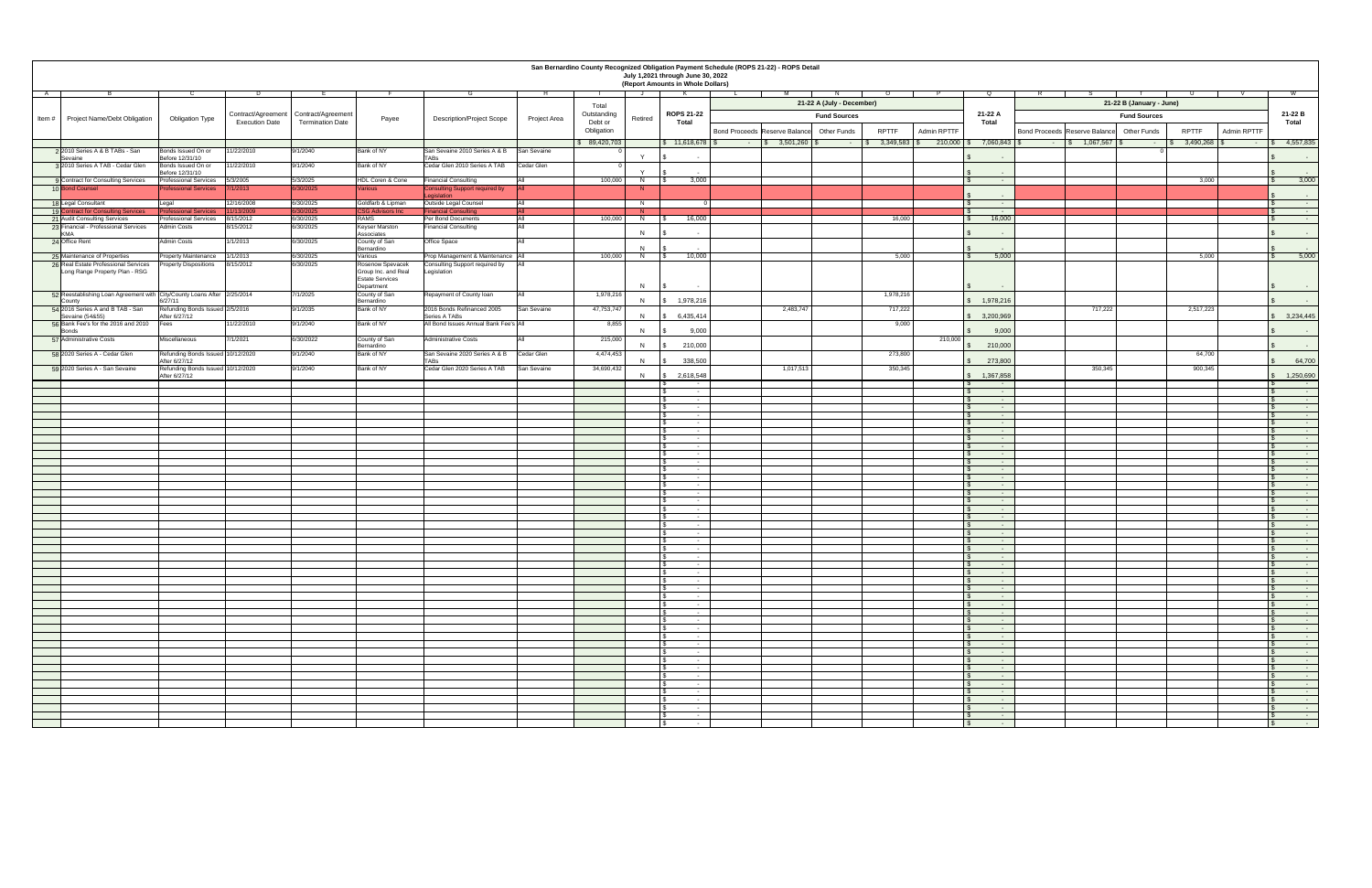# **San Bernardino County Recognized Obligation Payment Schedule (ROPS 21-22) - Report of Cash Balances July 1, 2018 through June 30, 2019 (Report Amounts in Whole Dollars)**

| A | B                                                                                                                                                             | $\mathbf c$                           | D                                    | E                                                                            | F                                  | G                         | H                                                                                                                                                                                                                                        |
|---|---------------------------------------------------------------------------------------------------------------------------------------------------------------|---------------------------------------|--------------------------------------|------------------------------------------------------------------------------|------------------------------------|---------------------------|------------------------------------------------------------------------------------------------------------------------------------------------------------------------------------------------------------------------------------------|
|   |                                                                                                                                                               |                                       |                                      | <b>Fund Sources</b>                                                          |                                    |                           |                                                                                                                                                                                                                                          |
|   |                                                                                                                                                               |                                       | <b>Bond Proceeds</b>                 | <b>Reserve Balance</b>                                                       | <b>Other Funds</b>                 | <b>RPTTF</b>              |                                                                                                                                                                                                                                          |
|   | ROPS 18-19 Cash Balances<br>$(07/01/18 - 06/30/19)$                                                                                                           | Bonds issued on or<br>before 12/31/10 | Bonds issued on or<br>after 01/01/11 | Prior ROPS RPTTF<br>and Reserve<br>Balances retained for<br>future period(s) | Rent,<br>Grants,<br>Interest, etc. | Non-Admin<br>and<br>Admin | <b>Comments</b>                                                                                                                                                                                                                          |
|   |                                                                                                                                                               |                                       |                                      |                                                                              |                                    |                           |                                                                                                                                                                                                                                          |
|   | Beginning Available Cash Balance (Actual 07/01/18)<br>RPTTF amount should exclude "A" period distribution amount                                              |                                       |                                      |                                                                              |                                    |                           | From Prior Years Cash Balance Form. The<br>distributed ROPS amount for FY 20-21 was<br>reduced by \$44,010, therefore our Beginning<br>cash balances of \$158,034 was reduced by an<br>114,024 adjustment of \$44,010 made from the DOF. |
|   | 2 Revenue/Income (Actual 06/30/19)<br>RPTTF amount should tie to the ROPS 18-19 total distribution<br>from the County Auditor-Controller                      |                                       |                                      | 150,938<br>4,747,920                                                         | 7,052<br>504,809                   |                           | 8,047,915 From FAS/SAP Queries                                                                                                                                                                                                           |
|   | 3 Expenditures for ROPS 18-19 Enforceable Obligations<br>(Actual 06/30/19)                                                                                    |                                       |                                      | 4,678,570                                                                    | 487,996                            | 8,032,156                 |                                                                                                                                                                                                                                          |
| 4 | Retention of Available Cash Balance (Actual 06/30/19)<br>RPTTF amount retained should only include the amounts<br>distributed as reserve for future period(s) |                                       |                                      |                                                                              |                                    |                           |                                                                                                                                                                                                                                          |
|   | 5 ROPS 18-19 RPTTF Prior Period Adjustment<br>RPTTF amount should tie to the Agency's ROPS 18-19 PPA<br>form submitted to the CAC                             |                                       |                                      | No entry required                                                            |                                    |                           | From ROPS 2018-19 PPA Submitted to ATC<br>Sept. 30, 2020. The PPA actual expenses were<br>15,761 \$15,761 less than the actual revenues received.                                                                                        |
| 6 | Ending Actual Available Cash Balance (06/30/19)<br>C to F = $(1 + 2 - 3 - 4)$ , G = $(1 + 2 - 3 - 4 - 5)$                                                     | $\mathbf 0$                           | I\$<br>$0$   \$                      | $220,288$ \\$                                                                | $23,865$ $\sqrt{$}$                | 114,022                   |                                                                                                                                                                                                                                          |